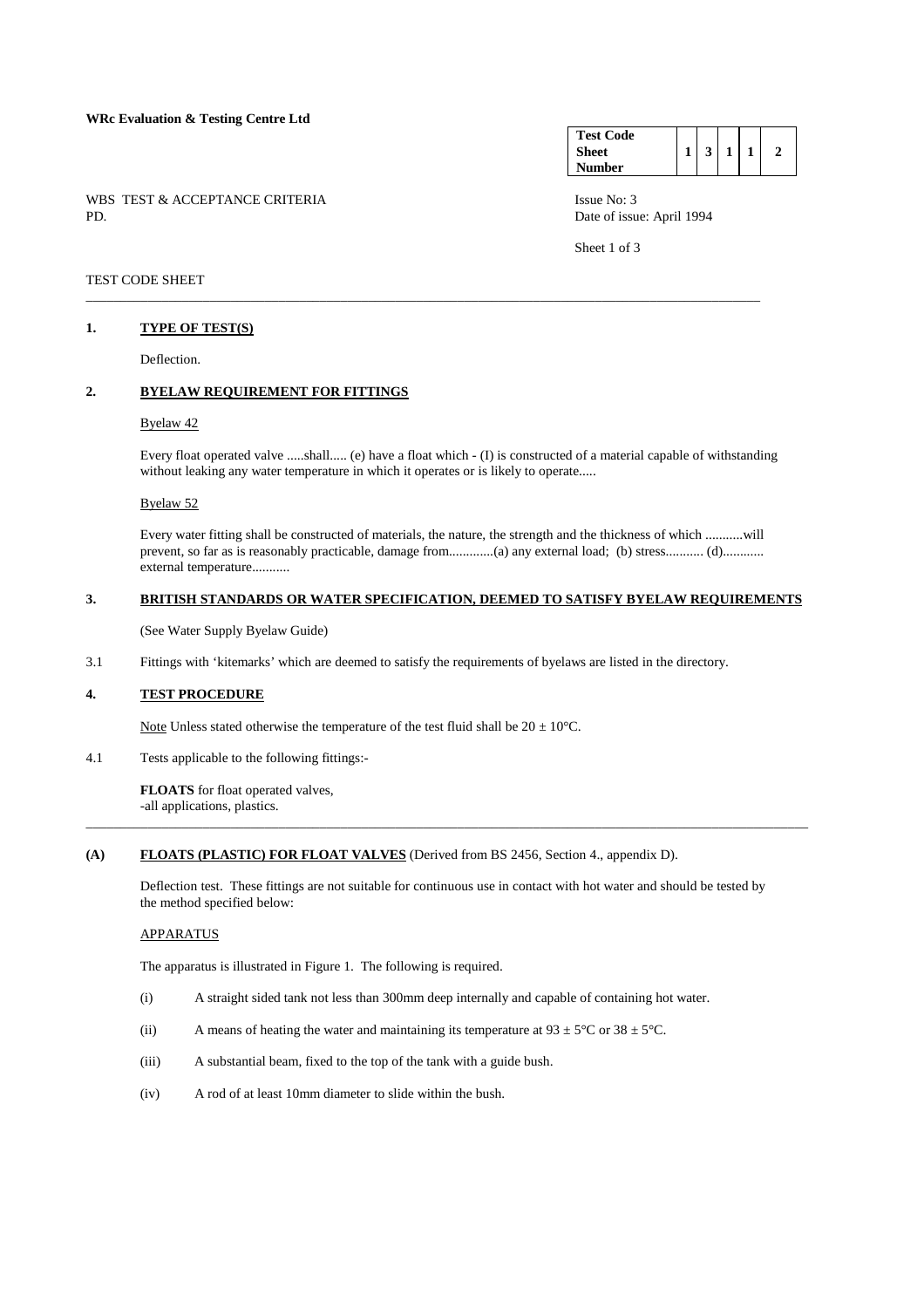| <b>Test Code</b> |  |  |  |
|------------------|--|--|--|
| <b>Sheet</b>     |  |  |  |
| <b>Number</b>    |  |  |  |

 Issue No: 3 Date of Issue: April 1994

Sheet 2 of 3

- (v) Rigid mountings for fixing to the rod and supporting:
	- (a) the float to be tested at the lower end of the rod, using the threaded boss as a means of attachment (standard spherical floats shall have their boss axis horizontal);

\_\_\_\_\_\_\_\_\_\_\_\_\_\_\_\_\_\_\_\_\_\_\_\_\_\_\_\_\_\_\_\_\_\_\_\_\_\_\_\_\_\_\_\_\_\_\_\_\_\_\_\_\_\_\_\_\_\_\_\_\_\_\_\_\_\_\_\_\_\_\_\_\_\_\_\_\_\_\_\_\_\_\_\_\_\_\_\_\_\_\_\_\_\_\_\_\_\_\_\_\_\_\_

 (b) a dial indicator gauge having its plunger touching the float and positioned so that it is directly above the centre of buoyancy of the float.

## TEST METHOD

- (1) Set up the float to be tested in accordance with setting-up procedure IGN 1-50-73 and as shown in Figure 1.
- (2) Secure the clamping screw onto the vertical rod so that the float is almost entirely submerged and the tip of the dial indicator plunger is 12mm above the surface of the water.
- (3) After a period of 5 mins  $\pm$  10 secs, set the dial gauge to zero.
- (4) Heat the water in the vessel to a temperature of  $93 \pm 5^{\circ}$ C, for grade H (red) or  $30 \pm 5^{\circ}$ C for grade (blue) floats.
- (5) Maintain the temperature for  $120 \pm 5$  mins and then observe the deflection indicated by the dial gauge.

## **5. ACCEPTANCE CRITERIA**

When tested by the method described above floats shall not deflect more than 7mm.